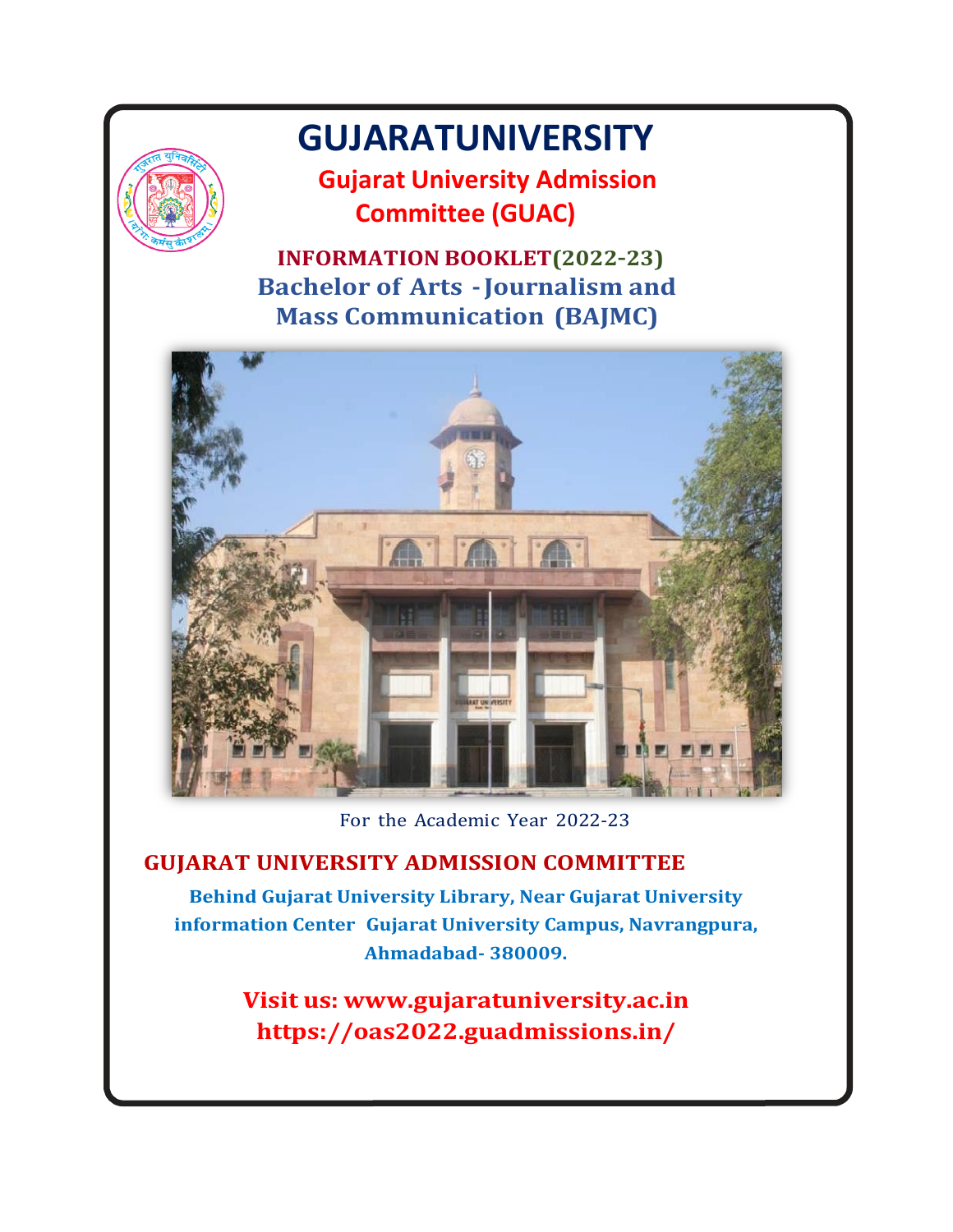# Importance of BAJMC Program :

BAJMC (Bachelor of Arts - Journalism and Mass Communication) is a professional course, introduced by Gujarat University affiliated colleges since the year 2019. This is a three year full time Professional course, which leads to employment generation along with entrepreneurial skills in the Graduates. The program offers a vibrant platform for aspiring students to be promising communicators of tomorrow.

This course gives employment in different verticals of media field viz. Print media, Electronic media, Radio, Advertising, Public Relations, Corporate Communication, Digital media, Content Writing, Copy writing, Photography, Cinematography, Podcasting and many more. The passed out students can also make their startup too and can provide employment to others.

## 1) National Institute of Mass Communication and Journalism (NIMCJ)

NIMCJ is established in the year 2007 and is affiliated to Gujarat University. NIMCJ offers Mass Communication and Journalism courses since last 15 years and having vast experience in the field of media. NIMCJ also having strong background of more than 500 Alumni who are already working in National and Regional media houses at Senior and mid level positions.

Its PG course 13 batches have been passed out and placed in media industry with almost 98 % placement ratio. NIMCJ's 1st BAJMC batch passed out this year in June and 70 % students have been placed before the Final semester results. Few are having their own startups.

### 2) Institute of Journalism and Communication (IJC)

To meet the growing demand of Media Industry in the increasingly communication-driven world by developing required skill sets among Generation-Next Media and Communication professionals, the 3 yr. Bachelor Degree Program in Journalism and Mass Communication (BAJMC) was launched at the Institute of Journalism and Communication (IJC)at Chimanbhai Patel Institute Campus, Ahmedabad in the year 2019. The Institute of Journalism and Communication (IJC) is affiliated to Gujarat University.

The course is designed to make the aspiring students better media professional by providing them a conceptual framework of theories and practical exposure. Inclusive grooming of national as well as international students at the institute makes them feel at home.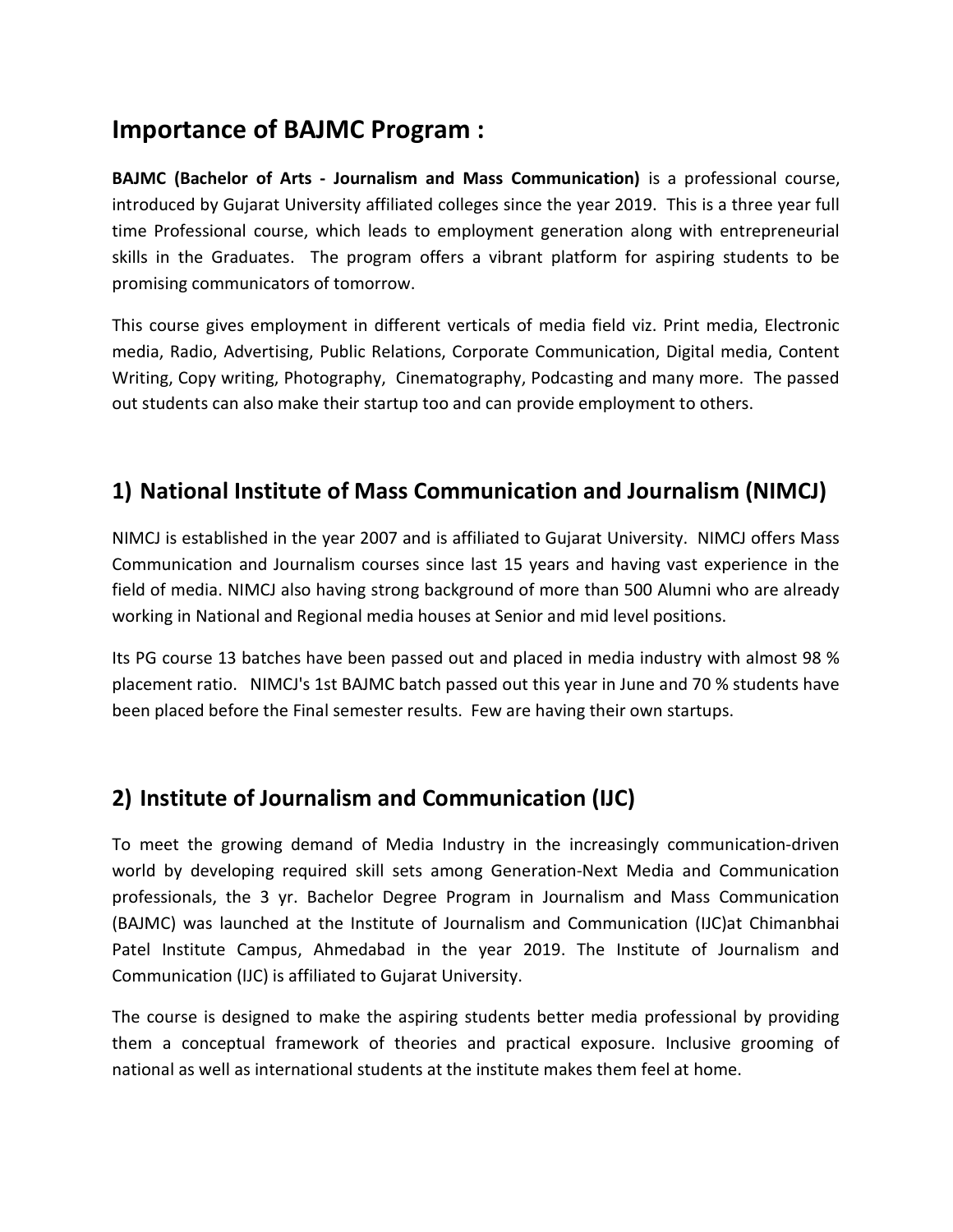# 3) President Institute of Journalism and Mass Communication (PIMCJ) (www.shayonainstitute.edu.in)

President Group of education is established in the year of 2015 and affiliated to Gujarat University. PIMCJ offers mass communication and journalism courses from 2019. PIMCJ also has a strong background of Print Media with Navgujarat Samay and Ahmedabad Mirror.

The courses are designed to make the aspiring student better media professional by providing them a conceptual framework of theories and practical exposure inclusive grooming of national as well as international students at the institute makes them feel at home.

| S<br>r.        | College                                                                                                                                                                                                                                                                                                                                                              | Colleg<br>e<br>Code | No.<br>of<br><b>Divisi</b><br>on | Total<br>Intake | Type of<br>College  | of<br>Mode<br>Education | Shift       | Medium             | Subject                                 | Intake<br>2020-<br>21 |
|----------------|----------------------------------------------------------------------------------------------------------------------------------------------------------------------------------------------------------------------------------------------------------------------------------------------------------------------------------------------------------------------|---------------------|----------------------------------|-----------------|---------------------|-------------------------|-------------|--------------------|-----------------------------------------|-----------------------|
| $\mathbf{1}$   | Institute of<br>Journalism and<br><b>Communication</b><br>(III)<br>Chimanbhai Patel<br>Institute Campus, Nr<br>Shapath<br>IV, Prahladnagar,<br>Opp. Karnavati Club,<br>Sarkhej<br>Gandhinagar<br>Highway,<br>Ahmedabad,<br><b>Gujarat 380015</b><br>Contact Details:<br>9920021406, 079-<br>26926429<br>Email:<br>bjmc@cpi.edu.in<br>Web: https://<br>cpi.edu.in/ijc | 727                 | 01                               | 60              | Self<br>financ<br>e | $Co-$<br>education      | Morni<br>ng | English<br>Gujarat | Journalism and<br>Mass<br>Communication | 60                    |
| $\overline{2}$ | <b>National Institute of</b><br><b>Mass</b><br><b>Communication and</b>                                                                                                                                                                                                                                                                                              | 715                 | 02                               | 120             | Self                | $Co-$                   | Morni       | English            | Journalism and                          | 120                   |

# SEAT MATRIX :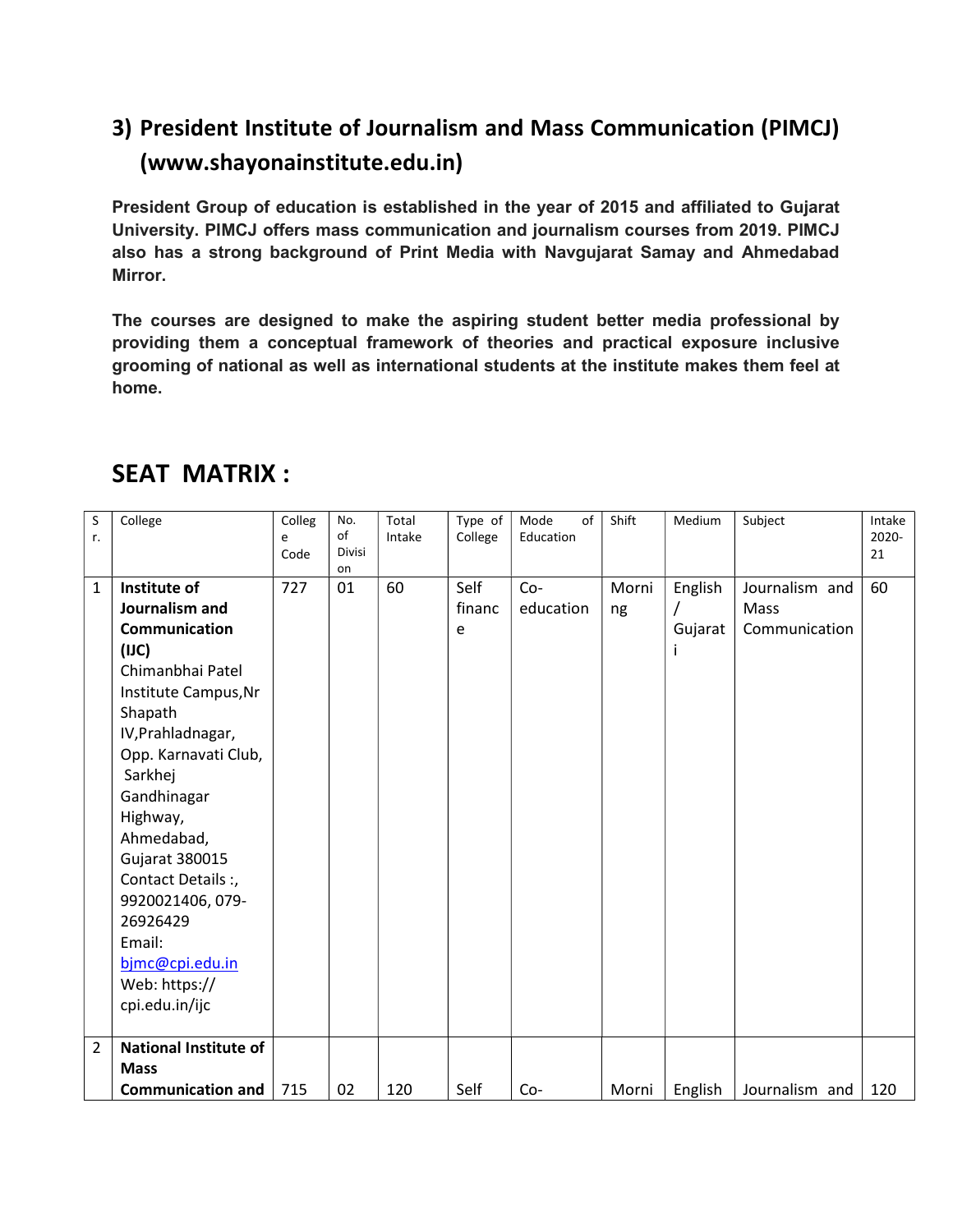|   | Journalism                 |     |    |     | Financ | education | ng    |         | Mass           |     |
|---|----------------------------|-----|----|-----|--------|-----------|-------|---------|----------------|-----|
|   | 4th floor, Shapath 1,      |     |    |     | e      |           |       |         | Communication  |     |
|   | Opp. Rajpath club, S       |     |    |     |        |           |       |         |                |     |
|   | G Road, Bodakdev,          |     |    |     |        |           |       |         |                |     |
|   | Ahmedabad                  |     |    |     |        |           |       |         |                |     |
|   | Ph. 079-26870443,          |     |    |     |        |           |       |         |                |     |
|   | 7600068443                 |     |    |     |        |           |       |         |                |     |
|   | Email                      |     |    |     |        |           |       |         |                |     |
|   | os@nimcj.org               |     |    |     |        |           |       |         |                |     |
|   | www.nimcj.org              |     |    |     |        |           |       |         |                |     |
|   |                            |     |    |     |        |           |       |         |                |     |
|   |                            |     |    |     |        |           |       |         |                |     |
| 3 | <b>President Institute</b> | 726 | 02 | 120 |        |           |       |         |                |     |
|   | of Mass                    |     |    |     |        |           |       |         |                |     |
|   | <b>Communication and</b>   |     |    |     | Self   | $Co-$     | Morni | English | Journalism and | 120 |
|   | Journalism                 |     |    |     | Financ | education | ng    |         | Mass           |     |
|   |                            |     |    |     | e      |           |       |         | Communication  |     |
|   | Shayona campus,            |     |    |     |        |           |       |         |                |     |
|   | Shayona city, R. C.        |     |    |     |        |           |       |         |                |     |
|   | Technical road, Off        |     |    |     |        |           |       |         |                |     |
|   | S. G. Highway,             |     |    |     |        |           |       |         |                |     |
|   | Ghatlodiya,                |     |    |     |        |           |       |         |                |     |
|   | Ahmedabad-380061           |     |    |     |        |           |       |         |                |     |
|   | Phone:-                    |     |    |     |        |           |       |         |                |     |
|   | 07935624822,               |     |    |     |        |           |       |         |                |     |
|   | M: 9898686883              |     |    |     |        |           |       |         |                |     |
|   | email:                     |     |    |     |        |           |       |         |                |     |
|   | presidentsciencecoll       |     |    |     |        |           |       |         |                |     |
|   | ege@gmail.com              |     |    |     |        |           |       |         |                |     |

### Contact Information :

#### 1) National Institute of Mass Communication and Journalism (NIMCJ)

 4th floor, Shapath 1, Opp. Rajpath club, S G Road, Bodakdev, Ahmedabad. Ph. 079-26870443, 7600068443 Email : os@nimcj.org / nimcjpro@gmail.com www.nimcj.org

#### 2) Institute of Journalism and Communication

 Chimanbhai Patel Institute Campus, Opp. Karnavati Club, Prahladnagar, Next to Shapath IV, Sarkhej Gandhinagar Highway,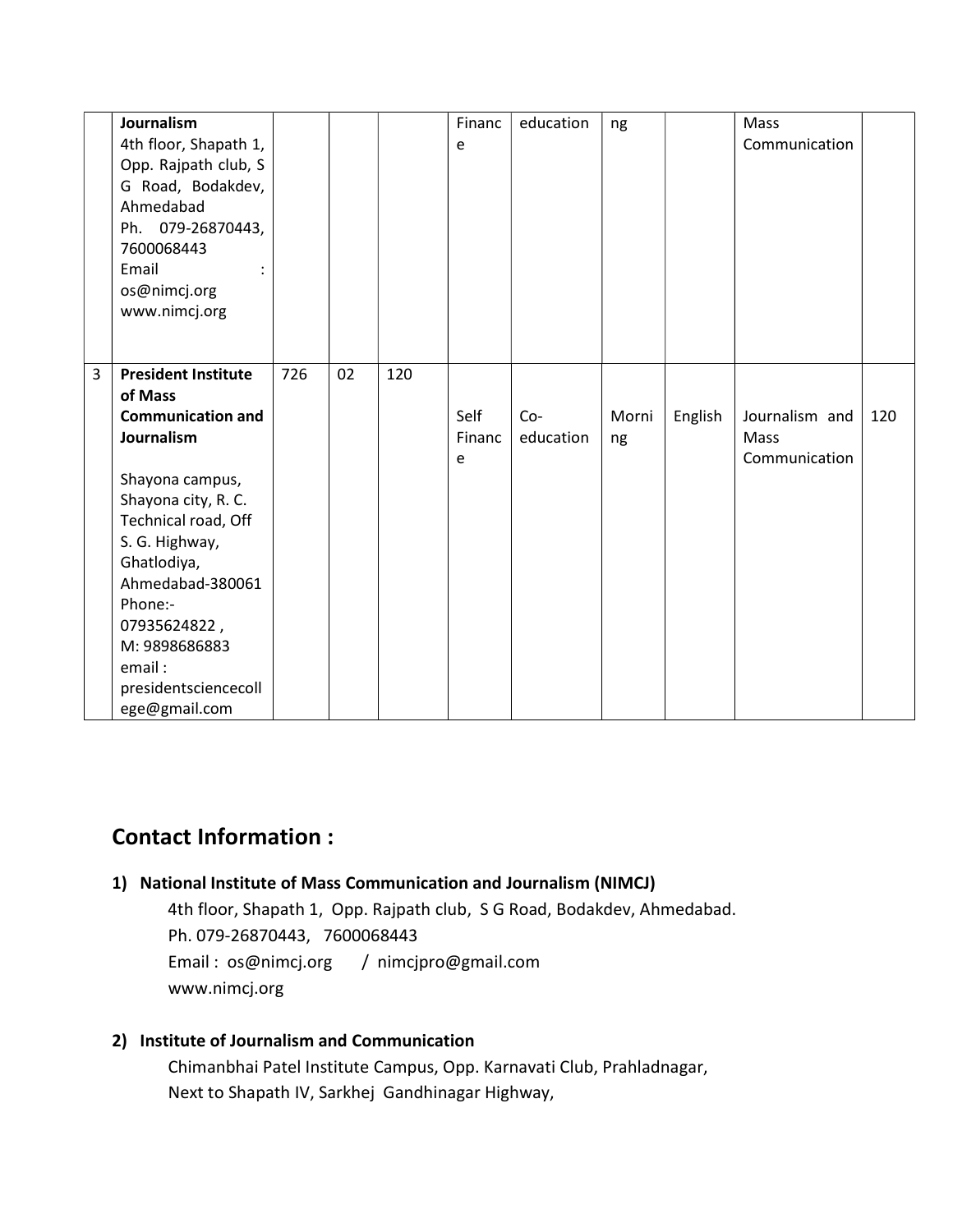Ahmedabad, Gujarat 380015 Contact Details :, 9920021406, 079-26926429

#### 3) President Institute of Journalism

Shayona campus, Shayona city, R. C. Technical road, Off S. G. Highway, Ghatlodiya, Ahmedabad-380061 Phone:- 07935624822 M: 9898686883 email : presidentsciencecollege@gmail.com

# Admission Criteria

Any student who has passed the qualifying examination in the 12th Standard prescribed by Gujarat University from any Board can apply for the course.

## Instruction for students:

- The Admission Committee shall, by advertisement in the prominent newspapers widely circulated in the State, by web-site or by such other means, as it may consider convenient, publish the date of registration, the list of Help Centers, last date for submission of registration form, programs offered and such other information as may be necessary.
- A student seeking admission shall apply on-line, for the registration of his/her candidature, on the web-site, within the time limit specified by the Admission Committee.
- For the purpose of registration, a student shall be required to make payment of such sum total towards the Registration fee, etc. as determined by the Admission Committee.
- Only after successful payment student, will enter in the admission process and he/she can take print out and save the admission form.
- Where a student has made more than one registrations, the registration made at the later stage shall be taken into consideration for admission purpose and the other registration shall be treated as cancelled.
- A repeater, reserved category or other board student shall be required to obtain the print out of the registration form and shall sign and submit the same, along with the self-attested copies of the requisite certificates and testimonials as specified in the registration form, at the Help Center/Allotted College. An acknowledgement receipt for